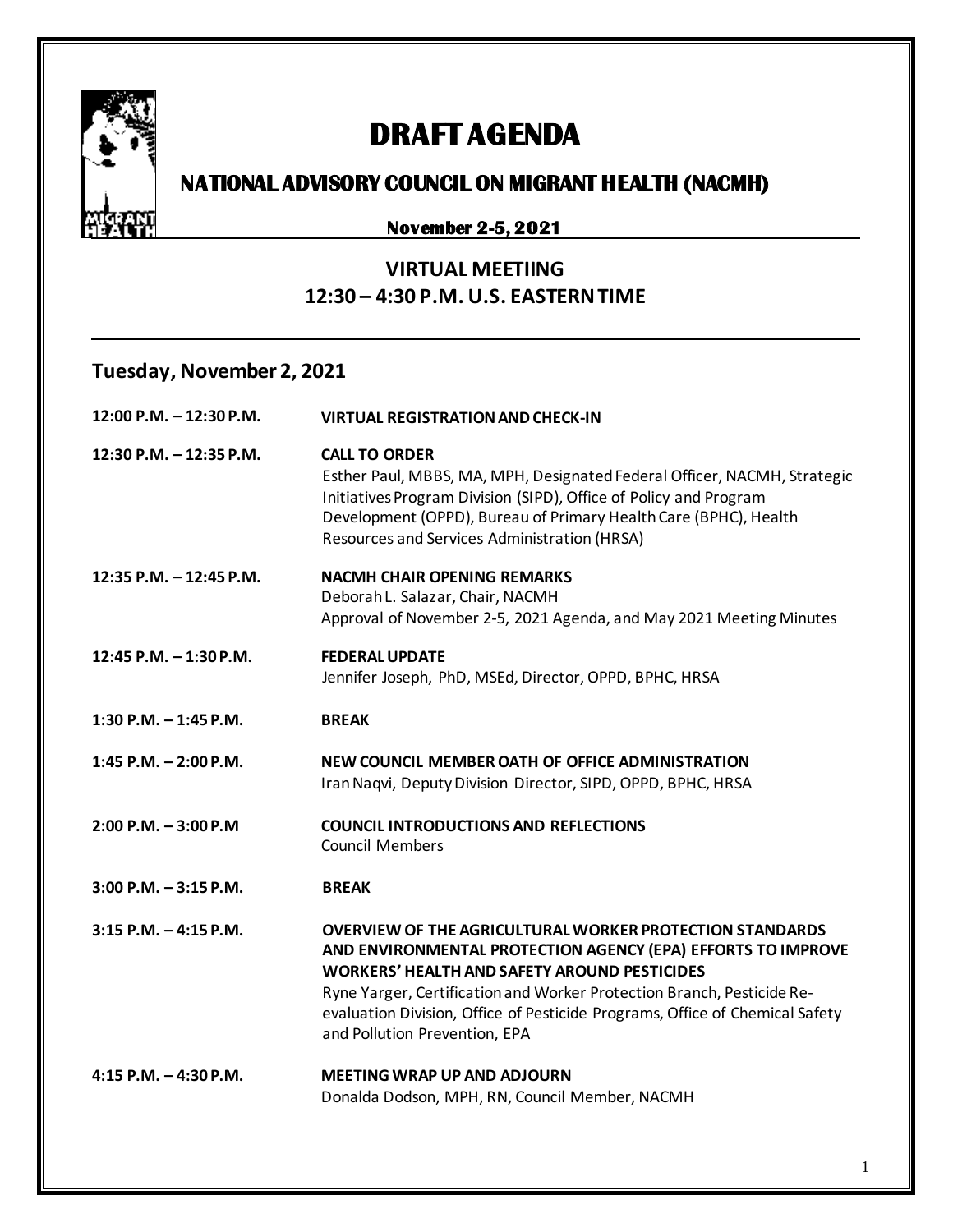## **Wednesday, November 3, 2021**

| $12:00$ P.M. $-12:30$ P.M. | <b>VIRTUAL REGISTRATION AND CHECK-IN</b>                                                                                                                                                                                                                                                                                                                                                                                                                                                                                                              |
|----------------------------|-------------------------------------------------------------------------------------------------------------------------------------------------------------------------------------------------------------------------------------------------------------------------------------------------------------------------------------------------------------------------------------------------------------------------------------------------------------------------------------------------------------------------------------------------------|
| 12:30 P.M. - 12:45 P.M.    | <b>RECAP FROM PREVIOUS DAY</b><br>Donalda Dodson, MPH, RN, Council Member, NACMH                                                                                                                                                                                                                                                                                                                                                                                                                                                                      |
| 12:45 P.M. $- 2:00$ P.M.   | <b>FACILITATED DISCUSSION</b><br>Deborah L. Salazar, Chair, NACMH<br>Sharon Brown-Singleton, MSM, LPN, NACMH Chair 2020                                                                                                                                                                                                                                                                                                                                                                                                                               |
| $2:00$ P.M. $-2:15$ P.M.   | <b>BREAK</b>                                                                                                                                                                                                                                                                                                                                                                                                                                                                                                                                          |
| $2:15$ P.M. $-3:00$ P.M.   | NATIONAL ASSOCIATION OF COMMUNITY HEALTH CENTERS (NACHC)<br><b>UPDATE</b><br>Rachel A. Gonzales-Hanson, Senior Vice President for Western Operations,<br><b>NACHC</b>                                                                                                                                                                                                                                                                                                                                                                                 |
| $3:00$ P.M. $-4:30$ P.M.   | <b>PANEL DISCUSSION: LABOR TRAFFICKING IN AGRICULTURE - SETTING</b><br><b>PUBLIC HEALTH AND POLICY PRIORITIES</b><br>Jillian Hopewell, MPA, MA, Director of Education and Communication<br>Migrant Clinicians Network - Moderator<br>Hanni Stoklosa, MD, MPH, Assistant Professor, Emergency Medicine,<br>Brigham and Women's Hospital, Harvard Medical School; Executive<br>Director, Heal Trafficking<br>Anna Hill, JD, Staff Attorney, Michigan Immigrant Rights Center<br>Diana Marin, JD, Supervising Attorney, Michigan Immigrant Rights Center |
| $4:30$ P.M.                | <b>ADJOURN</b><br>Deborah L. Salazar, BS, Chair, NACMH                                                                                                                                                                                                                                                                                                                                                                                                                                                                                                |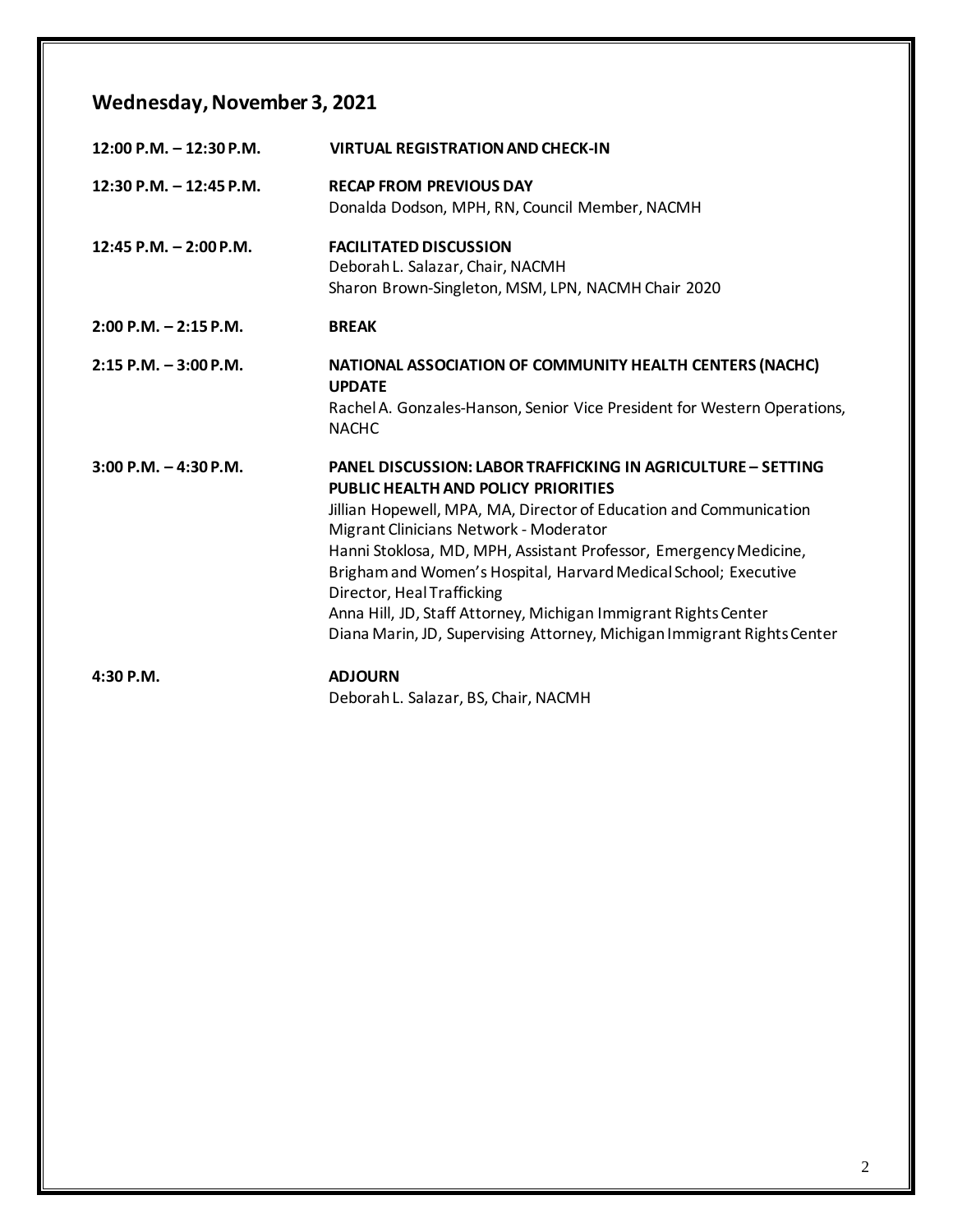## **Thursday, November 4, 2021**

| $12:00$ P.M. $-12:30$ P.M. | <b>VIRTUAL REGISTRATION AND CHECK-IN</b>                                                                                                                                                                                                                                                                                                                                                                                                                                                       |
|----------------------------|------------------------------------------------------------------------------------------------------------------------------------------------------------------------------------------------------------------------------------------------------------------------------------------------------------------------------------------------------------------------------------------------------------------------------------------------------------------------------------------------|
| 12:30 P.M. $-$ 12:45 P.M.  | <b>NACMH CHAIR REFLECTIONS AND WELCOME</b><br>Deborah L. Salazar, BS, Chair, NACMH                                                                                                                                                                                                                                                                                                                                                                                                             |
| 12:45 P.M. - 1:45 P.M.     | <b>PANEL DISCUSSION: INTEGRATING COMMUNITY HEALTH WORKERS INTO</b><br><b>CARE TEAMS TO IMPROVE MIGRANT AND SEASONAL AGRICULTURAL</b><br><b>WORKER HEALTH AND WELFARE OUTCOMES</b><br>Amanda Phillips Martinez, MPH, Assistant Project Director, Georgia Health<br>Policy Center - Moderator<br>Colleen Reinert, MPH, Program Director, MHP Salud<br>Monica Garcia, MA, Program Director, MHP Salud<br>Rocio Anderson, Farmworker Behavioral Health Specialist, NC Farmworker<br>Health Program |
| $1:45$ P.M. $- 2:00$ P.M.  | <b>BREAK</b>                                                                                                                                                                                                                                                                                                                                                                                                                                                                                   |
| $2:00$ P.M. $-2:30$ P.M.   | <b>PANEL DISCUSSION:: INTEGRATING COMMUNITY HEALTH WORKERS INTO</b><br><b>CARE TEAMS TO IMPROVE MIGRANT AND SEASONAL AGRICULTURAL</b><br>WORKER HEALTH AND WELFARE OUTCOMES, CONTUNUED                                                                                                                                                                                                                                                                                                         |
| $2:30$ P.M. $-2:45$ P.M.   | <b>BREAK</b>                                                                                                                                                                                                                                                                                                                                                                                                                                                                                   |
| $2:45$ P.M. $-3:30$ P.M.   | <b>MIGRANT HEALTH ISSUES AND CONCERNS IN REGION X</b><br>Seth Doyle, Director of Strategic Initiatives, Northwest Regional Primary<br>Care Association                                                                                                                                                                                                                                                                                                                                         |
| $3:30$ P.M. $-4:15$ P.M.   | NATIONAL COUNCIL OF AGRICULTURAL EMPLOYERS (NCAE) EFFORTS TO<br><b>IMPROVE THE HEALTH AND WELFARE OF DOMESTIC AND H-2A MIGRANT</b><br>AND SEASONAL AGRICULTURAL WORKERS<br>Michael L. Marsh, President and Chief Executive Officer, NCAE                                                                                                                                                                                                                                                       |
| $4:15$ P.M. $-4:30$ P.M.   | <b>MEETING WRAP UP AND ADJOURN</b>                                                                                                                                                                                                                                                                                                                                                                                                                                                             |